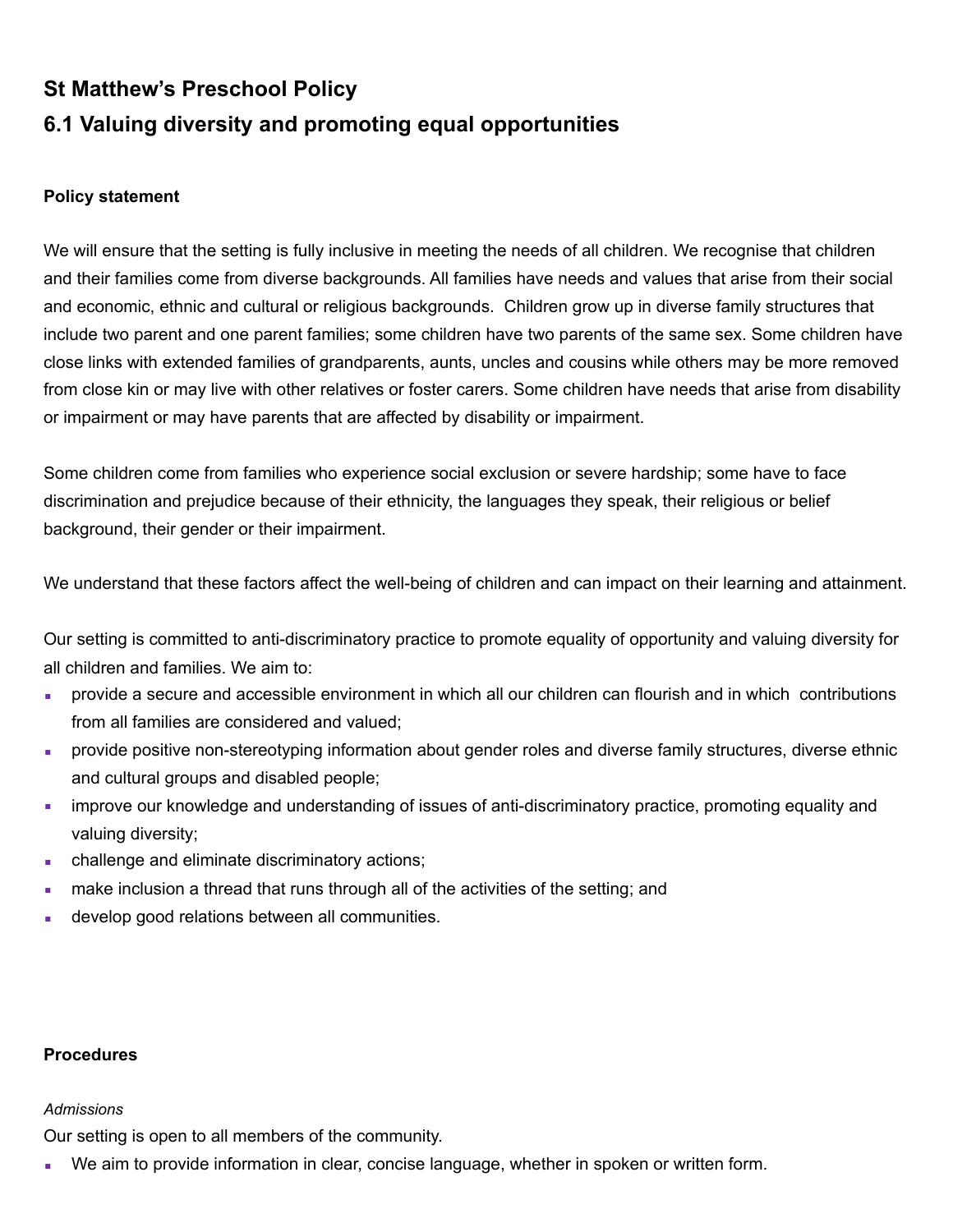- We provide information in as many languages as possible when requested.
- We base our admissions policy on a fair system.
- We ensure that all parents are made aware of our equal opportunities policy.
- We do not discriminate against a child or their family, or prevent entry to our setting, on the basis of a protected characteristic as defined by the Equalities Act 2010. These are:
	- **-** disability;
	- **-** race;
	- **-** gender reassignment;
	- **-** religion or belief;
	- **-** sex;
	- **-** sexual orientation;
	- **-** age;
	- **-** pregnancy and maternity; and
	- **-** marriage and civil partnership.
- We do not discriminate against a child with a disability or refuse a child entry to our setting for reason relating to disability unless we feel this would be detrimental to the child or the other children within the setting.
- We develop an action plan to ensure that people with impairments can participate successfully within the setting and in the curriculum offered. Please inform us if we are not aware of the impairment.
- We take action against any discriminatory behaviour by staff or parents whether by:
	- **-** direct discrimination someone is treated less favourably because of a protected characteristic e.g. preventing families of some racial groups from using the setting;
	- **-** indirect discrimination someone is affected unfavourably by a general policy e.g. children must only speak English in the setting;
	- **-** association discriminating against someone who is associated with a person with a protected characteristic e.g. behaving unfavourably to someone who is married to a person from a different cultural background;

or

- **-** perception discrimination on the basis that it is thought someone has a protected characteristic e.g. assuming someone is bisexual/ transgender/ homosexual because of their mannerism or how they speak.
- **The action taken will be: a verbal warning to staff and/or parents involved, if this behaviour continues staff will** be given a written warning and the parents would be asked to remove their child permanently from the setting.
- **EXED** Displaying of openly discriminatory and possibly offensive materials, name calling, or threatening behaviour are unacceptable and will be dealt with in the strongest manner.

# *Employment*

- Vacancies are advertised and all applicants are judged against fair criteria.
- **Applicants are welcome from all backgrounds and vacancies are open to all.**
- We may use the exemption clauses in relevant legislation to enable the setting to best meet the needs of the community.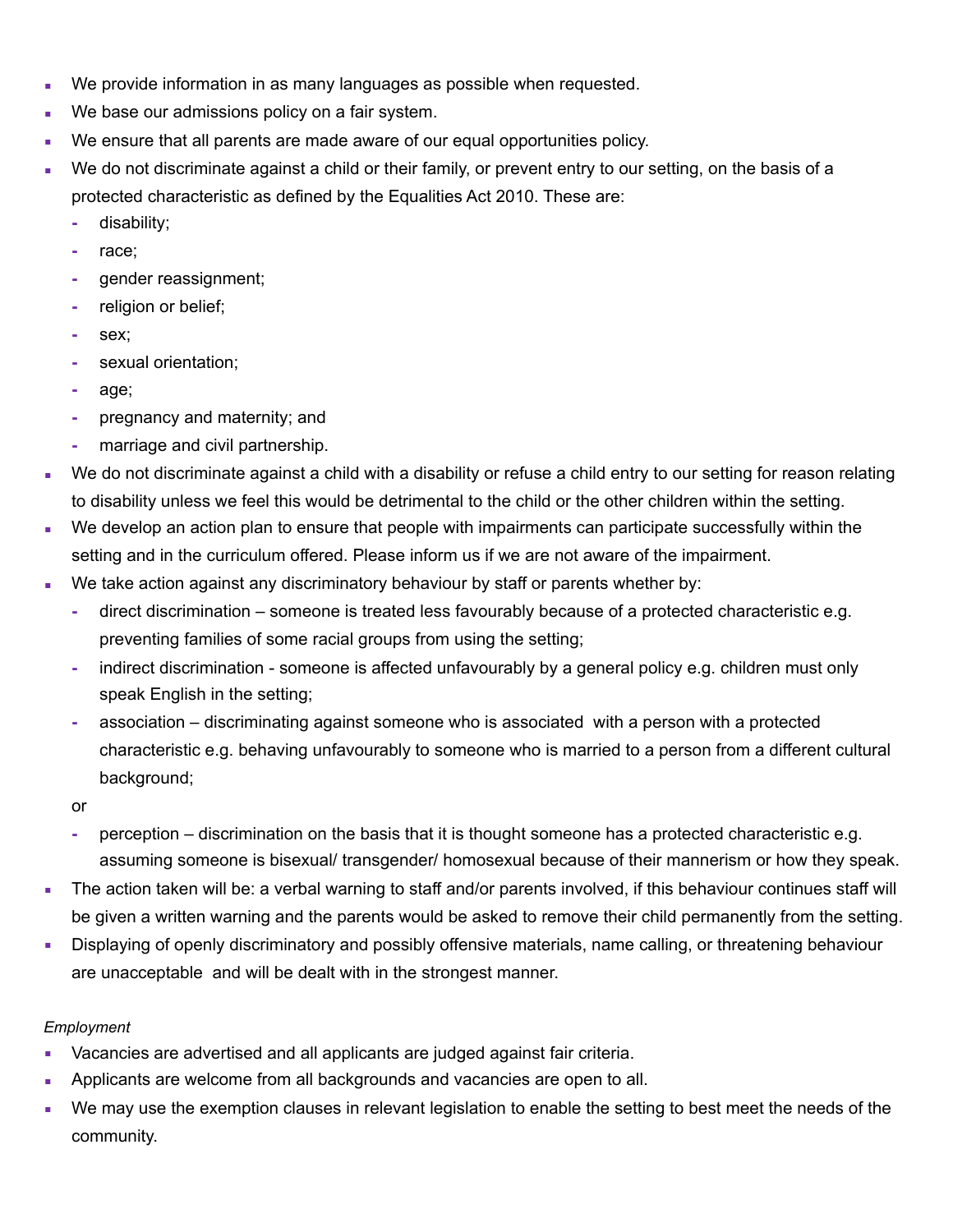- **The applicant who best meets the criteria is offered the position, subject to references and checks by the** Disclosure and Baring Service. This ensures fairness in the selection process.
- We monitor our application process to ensure that it is fair and accessible.

## *Training*

- We seek out training opportunities for staff to enable them to develop anti-discriminatory and inclusive practices, which enable all children to flourish.
- We ensure that staff are fully trained in administering relevant medicines and performing invasive care procedures when these are required. This training may need to be provided by the parents concerned.
- We review our practices to ensure that we are fully implementing our policy for promoting equality, valuing diversity and inclusion.

# *Curriculum*

The curriculum offered in the setting encourages children to develop positive attitudes about themselves as well as to people who are different from themselves. It encourages children to empathise with others and to begin to develop the skills of critical thinking.

Our environment is as accessible as possible for all. If access to the setting is found to treat disabled children or adults less favourably then we make reasonable adjustments to accommodate the needs of disabled children and adults. We do this by:

- **naking children feel valued and good about themselves and others;**
- **EXECT** ensuring that children have equality of access to learning;
- making adjustments to the environment and resources to accommodate a wide range of learning, physical and sensory impairments where possible;
- **making appropriate provision where possible within the curriculum to ensure each child receives the widest** possible opportunity to develop their skills and abilities.
- **•** positively reflecting the widest possible range of communities in the choice of resources;
- avoiding stereotypes or derogatory images in the selection of books or other visual materials;
- **celebrating a wide range of festivals;**
- **creating an environment of mutual respect and tolerance;**
- **EXED** differentiating the curriculum to meet children's special educational needs;
- helping children to understand that discriminatory behaviour and remarks are hurtful and unacceptable;
- **EXECT** ensuring that the curriculum offered is inclusive of children with special educational needs and children with disabilities;
- ensuring that children learning English as an additional language have full access to the curriculum and are supported in their learning.
- **EXECT** ensuring that children speaking languages other than English are supported in the setting.

# *Valuing diversity in families*

We welcome the diversity of family lifestyles and work with all families.